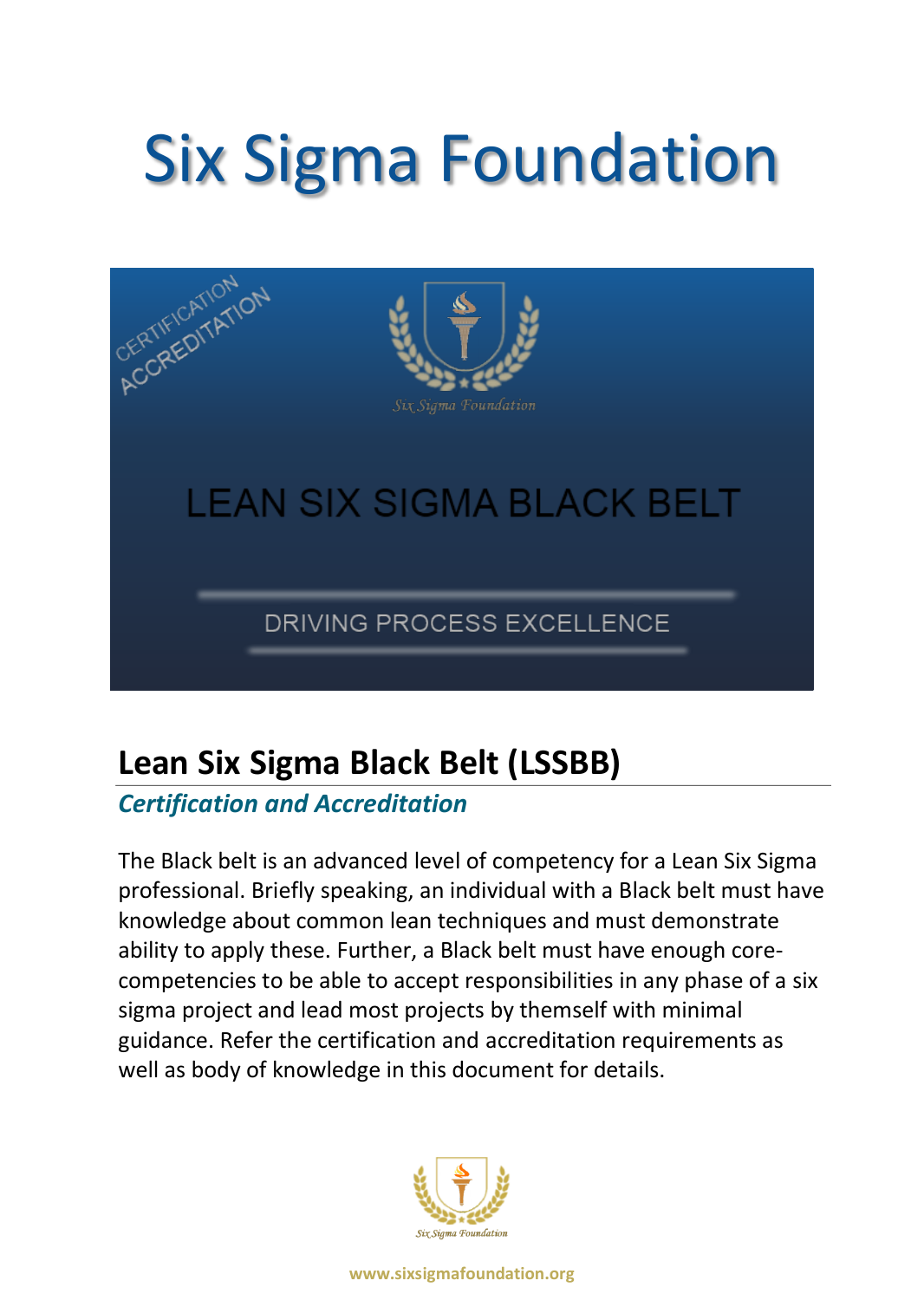## Prerequisites:

A Lean Six Sigma Black Belt Certification being an advanced certification may be pursued by professionals with either a strong process quality background (with knowledge of statistical approach to quality and 3-4 yrs. experience) or an LSSGB certification with atleast 1 year experience (with project work). All professionals looking to take their careers and knowledge of process quality and data analyses to the next level should join this program.

## Certification and Examination Guidelines:

#### **1. General Requirements: Examination System**

- a. SSF Accreditation and compliance mandates an Online Exam System/Format.
- b. Exam Evaluation results need to be processed automatically without human intervention and results to be shared immediately with the candidate after the completion of the exam.
- c. Exam questions need to be randomized per student by the system, i.e.; if 5 students are appearing for the exam from same location/connection they must all be served questions in 5 different orders.
- d. Exam Questions bank needs to comply with SSF Exam focus requirements.
- e. Questions Answer format needs to be MCQ and True/False type.
- f. In Cases of Project Work Evaluation, records of project work must be stored for a duration of 180 days from the final project evaluation with the SSF ATI. (Accredited Training Institute)
- g. Exam results (final score for a candidate) must be stored for a minimum duration of 360 days from the date of examination.

#### **2. General Requirements: Proctoring and others**

- a. The Examination must be proctored for the entire duration.
- b. Candidate identity must be checked/confirmed prior to examination.
- c. Cell phone use is not to be allowed except for connecting to Wi-Fi hotspot.
- d. Permissible notes allowed are lookup tables and basic reference tables.
- e. Use of calculators and stats software for complex calculations or graphical needs is allowed.
- f. Proctor must confirm that only permissible program types like anti-virus, antimalware, software firewalls and essential OS services are being run on the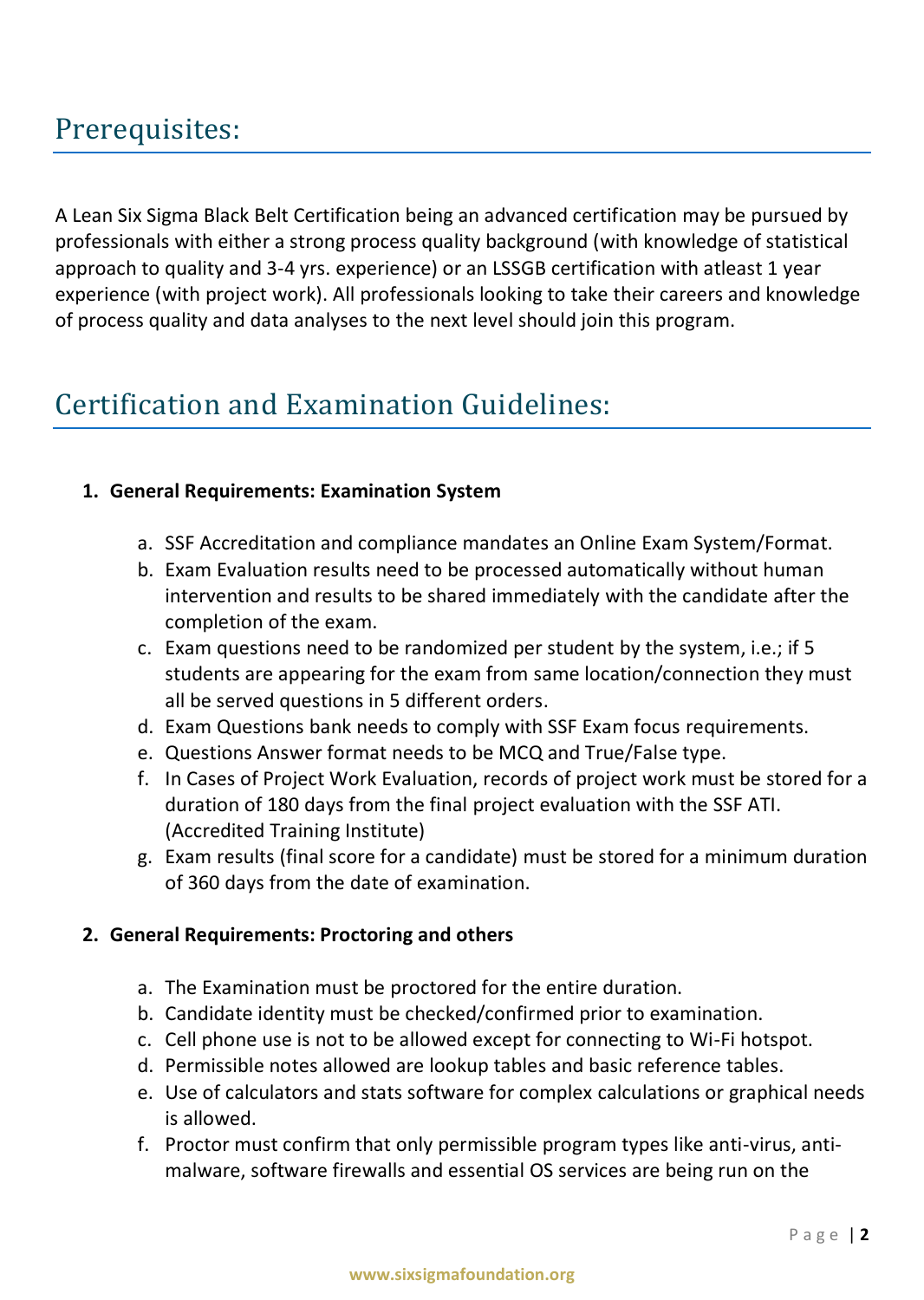systems of candidates apart from the web-browsers (for connecting to exam portal only; no web-search allowed on the side) for the duration of the exam. Use of any chat-based, social-media platform applications are especially nonpermissible during exam.

- g. Proctor must not allow discussions between candidates for the duration of the exam, as must he/she ensure no group-work or cheating methods are being employed by candidates.
- h. Breaks upto 5 mins at a time may be allowed by Proctor per each hour of the exam (but none before first 30 minutes from the start of the exam) **with the express condition** that a candidate will have to forgo the allowance to change/review answers for any/all questions after returning from the break.
- i. In cases where proctoring is having to be done online via a webcam, the candidates must additionally ensure they are not looking off-screen too much or leave web-cam view or interact with other persons for the duration of the exam. A proctor is well within his/her rights to suspend the exam in case of such types of suspicious behavior by candidates. Further the onus for serving a stable webcam video-feed (minimum 15fps) to the online-proctor from their end is the responsibility of the candidate to comply with remote/online proctoring cases.

#### **3. Specific Requirements: LSSBB Certification and Accreditation**

- a. For LSSBB certification, a minimum 100 hours of training is mandated for the SSF approved curriculum considering an average class/batch size of 20 students. Relaxation in this criterion is considered for scenarios with lesser batch sizes for an ATI's accreditation requirements at a standard 10% time reduction allowed for batch size of 10 and less and, similarly a reduction of 20% for batch size of 5 or less (including one-on-one sessions). For example, an ATI accepting a batch size of 9 students must still provision for 90 hours of training.
- b. Modes of Training allowed are purely Offline or purely Online or Blended (online sessions mixed with offline); however, minimum Instructor Led Hours (live training sessions, and not just videos) need to be provisioned for atleast 30% of the total training duration.
- c. Maximum average batch size (3 sessions in a row) considered acceptable by SSF for LSSBB Accreditation is 30 for Offline Training Sessions and 20 for Online Sessions and Blended Sessions.
- d. The LSSBB exam must have 120 questions to be attempted in 180 mins (3 hrs.) at an average/mean time of 90 seconds or 1.5 mins per question.
- e. Pass percentage considered for certification is a score of 60% or above in the exam.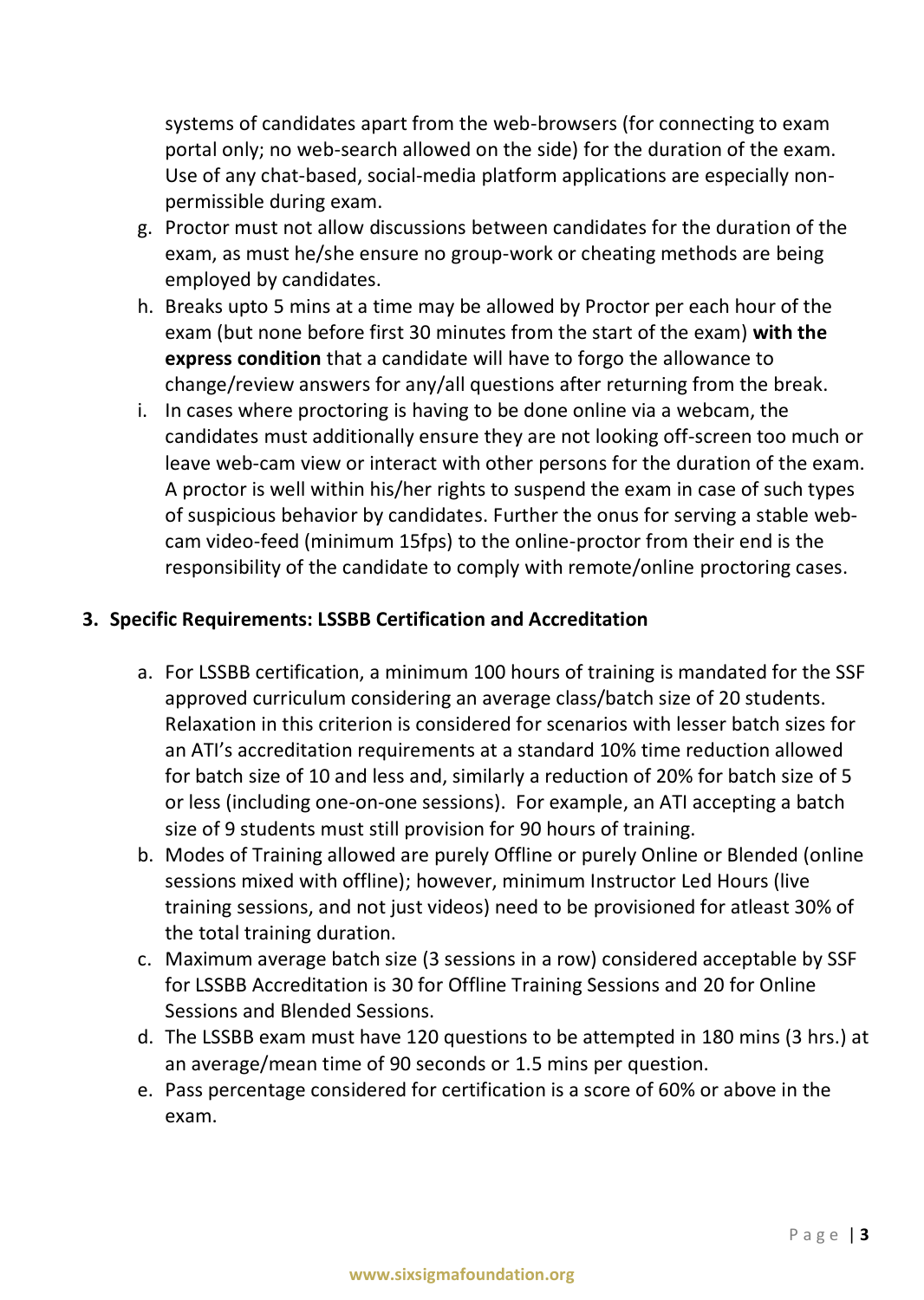

## **Lean Six Sigma Black Belt**

#### *Body of Knowledge*

The minimum recommended Body of Knowledge that any ATI needs to be compliant with for Accreditation with the SSF Lean Six Sigma Black Belt Level of Certification. Our unique approach to the BOK was designed as a necessary requirement to our equally unique approach of validating SSF ATI's certification exams to democratize Accredited Lean Six Sigma Certifications by reducing costs incurred in training highly competent people resources by organizations.

## Curriculum Focus Areas:

The List of recommended (essential) topics to be covered as part of an SSF ATI's Lean Six Sigma Black Belt certification training curriculum.

#### **1. Lean and Project Management**

#### a. **Lean**

- i. Lean History and the TPS (Toyota's role)
- ii. Understanding Lean Fundamentals and Importance of Lean
- iii. How Lean and Six Sigma Work together
- iv. Lean Enterprise and Challenges
- v. 7 Wastes of Lean
- vi. 3M in Lean
- vii. 5S with Audits (explore Non-SPC control mechanisms)
- viii. Causal Analysis: Basic techniques like 5-Why, Gemba etc.
	- ix. Causal Analysis: 6M with Ishikawa Diagrams
	- x. Kaizen, PDCA cycle and concepts of continuous improvements
- xi. Non-SPC Control Technique: Poka-Yoke
- xii. Production Workflow Management
- xiii. SMED
- xiv. JIT Approach (Push vs. Pull)
- xv. TPM with Metrics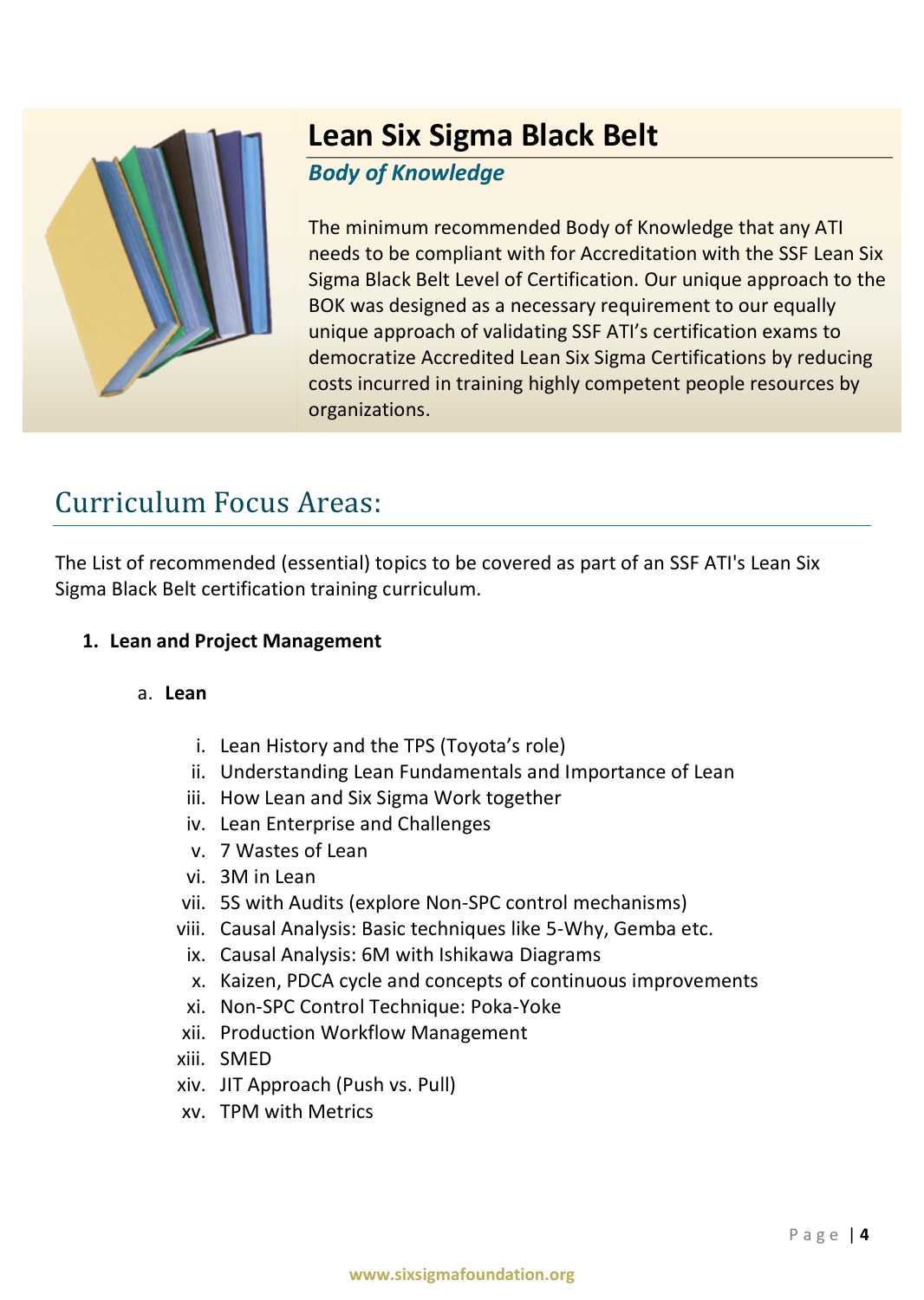#### **b. Project Management**

- i. Project Management Fundamentals
- ii. Project Selection Considerations and ROI
- iii. Basics of Modern day Project Management Methodologies with overview of PMI's approach
- iv. Typical Project Management Metrics related to Planning, Monitoring, Quality, Change-Management etc. and how DMAIC fits in
- v. WBS, Gantt-charts, CPM
- vi. Effective Communication: Planning and Mechanisms etc.
- vii. Group Dynamics, Team Management, Motivational Techniques and Best Practices from these Areas

#### **2. Six Sigma via DMAIC Lifecycle**

#### a. **Define**

- i. Understanding Customer Requirements
- ii. Basics like VOC, VOB, COQ, COPQ etc
- iii. Kano Model
- iv. Prioritization Tools like Decision Matrices, Cost-vs-Benefit Analysis etc.
- v. Understanding the six-sigma breakthrough equation
- vi. Developing CTQs
- vii. Process Mapping Fundamentals
- viii. Process Flowcharts Development
	- ix. SIPOC Analysis
	- x. Project Charter Development

#### b. **Measure**

- i. Data types and Data Distributions
- ii. Continuous vs. Discrete Distributions with examples/use-cases
- iii. Detailed focus on Normal Distribution (3-sigma rule, CLT etc.)
- iv. Situations with Non-Normal Data and how to handle these
- v. Measurement System Analysis: Difference between Accuracy, Precision;
- vi. Measurement System Analysis: Types of Errors viz.: Bias, Linearity, Stability etc. with their impact
- vii. Measurement System Analysis: Gage R&R, Attribute Agreement Analysis
- viii. Data Collection Plan
	- ix. Six Sigma History
	- x. Six Sigma Levels (Understanding DPMO, DPO, DPU etc.)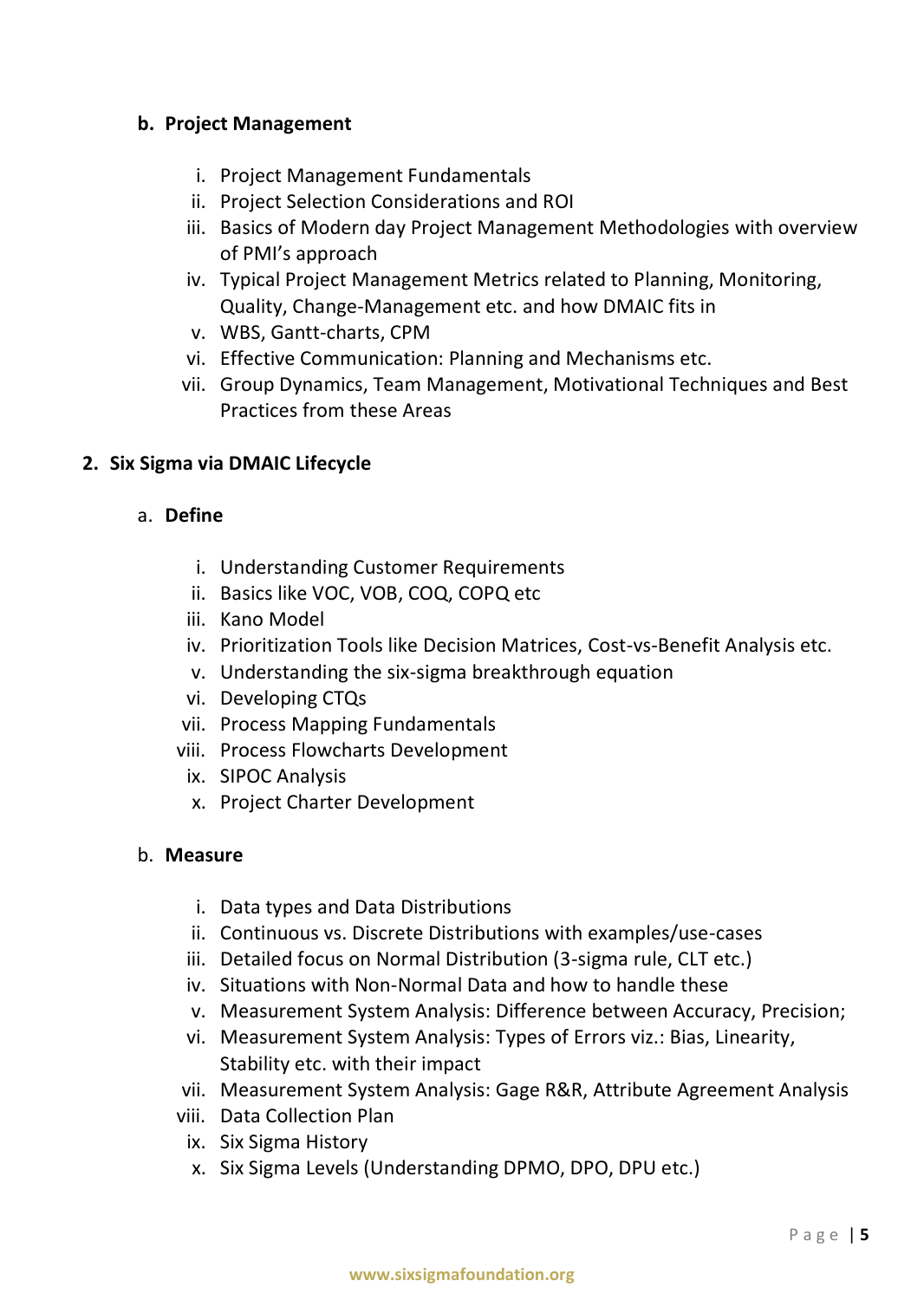xi. Baselining Process Performance: Capability and Levels, Sigma Levels and Yield with related Metrics

#### c. **Analyze**

- i. Descriptive Statistics\*
- ii. Basic Graphical Analysis via simple graphs like Pareto Plots, Scatter Diagrams etc.\*
- iii. FMEA
- iv. Hypothesis tests basics and general concepts (significance level, power, alpha, beta, p-value etc)
- v. Hypothesis tests error types
- vi. Hypothesis tests selection process
- vii. Hypothesis tests sampling
- viii. Hypothesis testing on Normal data with common tests
	- ix. Hypothesis testing on Non-Normal data with common tests
	- x. Contingency tables and using Chi-Square test
- xi. Multi-Variate Analysis

\* These topics are being provided for reference and need of coverage, but may be covered in an earlier phase as well

#### d. **Improve**

- i. General Intro
- ii. Common Ideation and Consensus building Techniques (Brainstorming, NGT etc.)
- iii. Examining Correlation; Regression Analysis and Interpreting Results (including Residuals plot)
- iv. OFAT vs DOE
- v. DOE Terminology (Factors, Levels, Effects, Interaction, Treatment etc.)
- vi. DOE Fundamentals (Screening, Blocking, Confounding, Replication etc.)
- vii. DOE Planning and Execution Considerations
- viii. DOE Factorial Designs and Resolutions
	- ix. DOE Cube and Contour Plots
	- x. Piloting the Improvements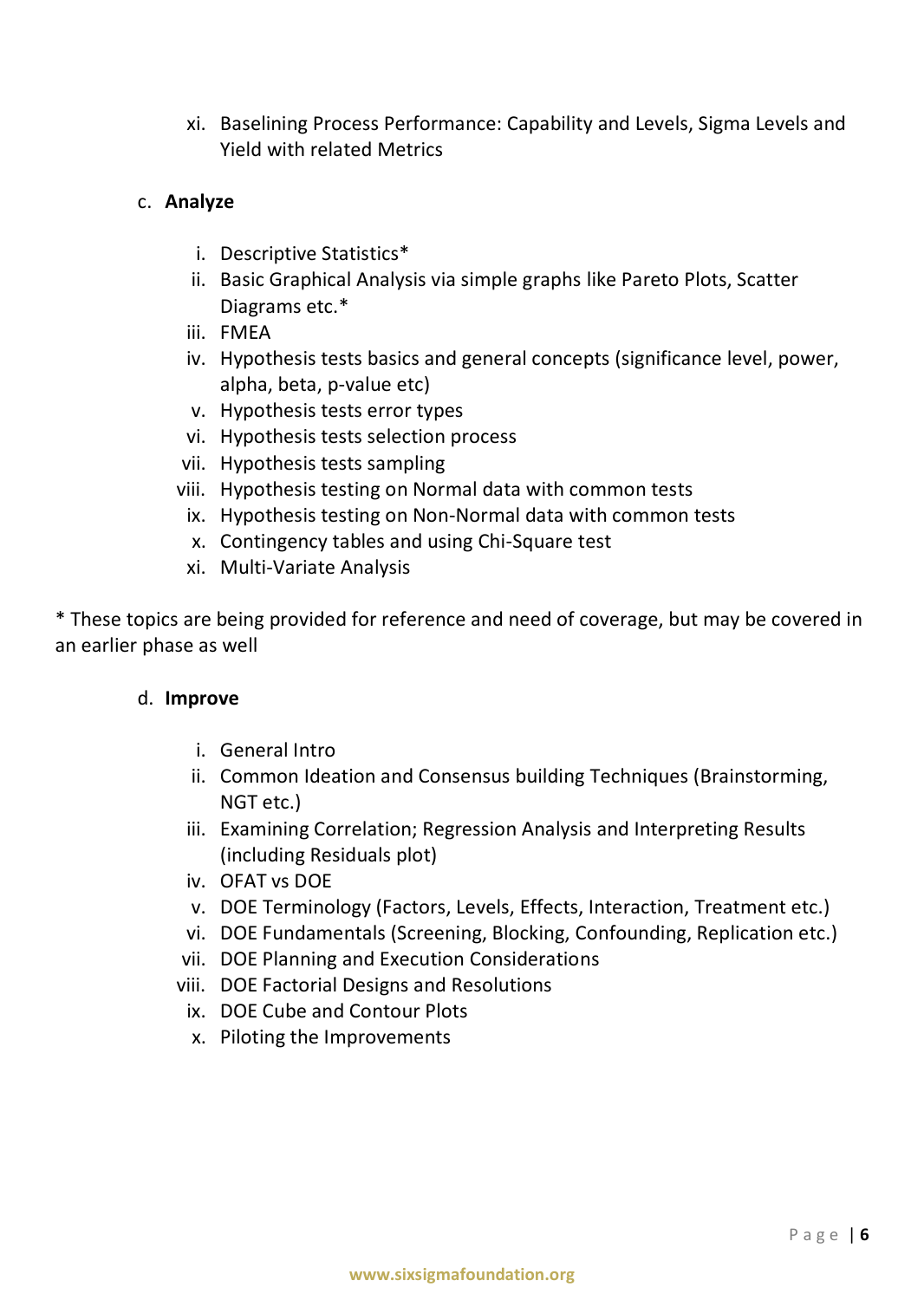#### e. **Control**

- i. SPC vs. Non-SPC Techniques
- ii. Control Data Monitoring etc.
- iii. Control Charts and their Fundamentals (Center Line, Control Limits)
- iv. Common Variable Control Charts
- v. Common Attribute Control Charts
- vi. Control Charts Selection based on Data types and Sub-group size etc.
- vii. Examining Control Charts for Process Stability
- viii. Control and Response Planning
	- ix. Project Handover and Project Closure Best Practices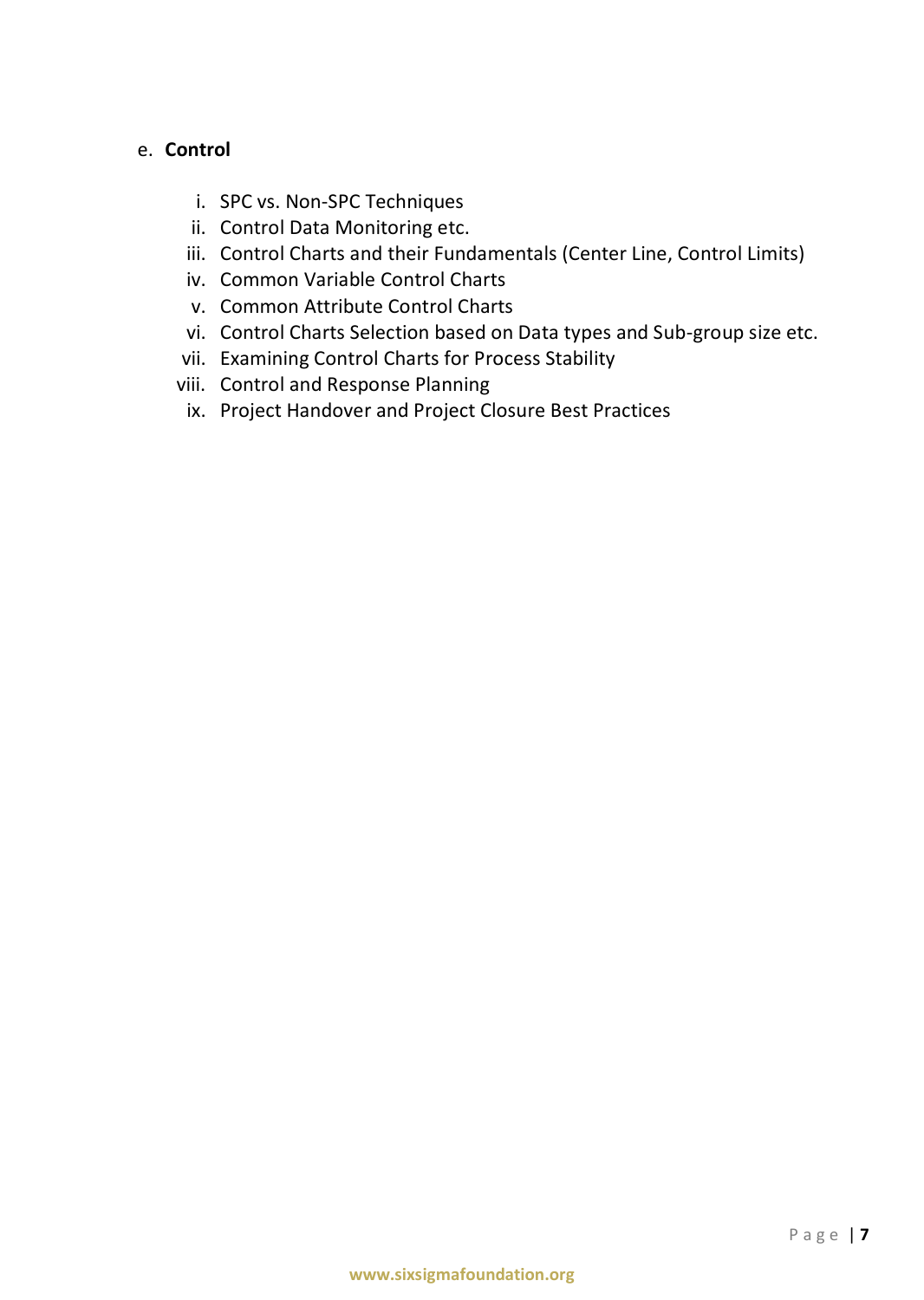## Exam Focus Areas:

Exam focus areas are those from where questions are deemed mandatory, so as to ascertain a student's comprehension for key (and minimal) expected knowledge areas along with demonstrable practical ability in order to attain a SSF Lean Six Sigma Black Belt Certification from a SSF Accredited Training Institute. This is a less exhaustive list than the Curriculum Focus Area list and is designed primarily to serve as a basic-guideline to validate the exam questionnaires as per SSF norms. On the whole though, the examination system and methodology for SSF ATIs is another area which gets validated separately for accreditation purposes by SSF, which Includes the online examination mechanism, proctoring controls, as well as the Bloom's Taxonomy (cognitive domain) Level expected to be evaluated in an objective manner in addition to the Exam Focus areas (and weightage of questions).

#### **1. Lean and Project Management**

#### a. **Lean**

- i. Mandatory Question Areas: Lean Methods 5S, A3, Concepts of continuous improvements (PDCA cycle and Kaizen), Kanban, Lean at Enterprise Level, TPM and related Metrics
- ii. Overall Area weightage: 10%
- iii. Bloom's Taxonomy (2001 revision) Level: Apply (Maximum Targeted Level for this Area)

#### b. **Project Management**

- i. Mandatory Question Areas: Group Dynamics, Basic Metrics like ROI, Effort & Schedule Variance, Scope Creep etc., Project Selection Considerations, Basic Concepts from Contemporary Project Management Methodologies (PMI's approach etc.), Gantt Charts and CPM (Critical Path Method)
- ii. Overall Area weightage: 15%
- iii. Bloom's Taxonomy (2001 revision) Level: Analyze (Maximum Targeted Level for this Area)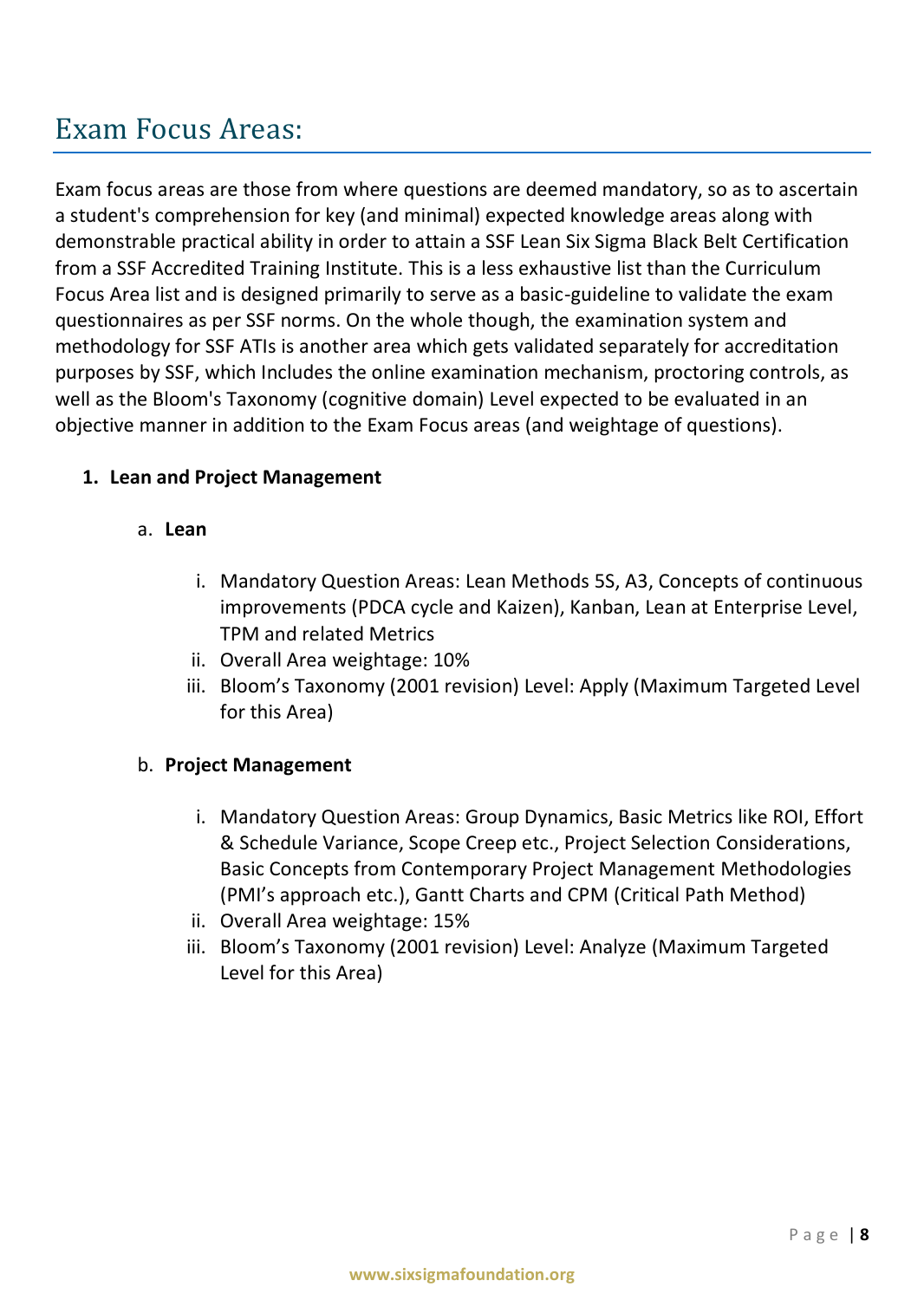#### **2. Six Sigma via DMAIC Lifecycle**

#### a. **Define**

- i. Mandatory Question Areas: VOC, VOB, COQ, COPQ etc.; Prioritizing Customer Requirements (Decision Metrics and Kano Model), Developing CTQs, Project Charter Development
- ii. Overall Area weightage: 5%
- iii. Bloom's Taxonomy (2001 revision) Level: Analyze (Maximum Targeted Level for this Area)

#### b. **Measure**

- i. Mandatory Question Areas: Baselining Process Performance with questions on Capability and Sigma Levels, Yield (Y, Yft, Yrt etc.), Measurement System Analysis: Mandatory Questions from both Gage R&R (with basic formulas) and Attribute Agreement Analysis, SIPOC and Process Flowcharts Development
- ii. Overall Area weightage: 15%
- iii. Bloom's Taxonomy (2001 revision) Level: Analyze (Maximum Targeted Level for this Area)

#### c. **Analyze**

- i. Mandatory Question Areas: Sampling Techniques, Hypothesis Test Selection, Test Power, Significance and Error Types, Practical questions using some common tests, Inference using Multivariate Tools
- ii. Overall Area weightage: 20%
- iii. Bloom's Taxonomy (2001 revision) Level: Evaluate (Maximum Targeted Level for this Area)

#### d. **Improve**

- i. Mandatory Question Areas: Regression analysis with Interpretation of Results (including Residuals plots), Factorial Designs and Resolutions, Crossed vs. Nested Factors, Cube and Contour Plots
- ii. Overall Area weightage: 20%
- iii. Bloom's Taxonomy (2001 revision) Level: Evaluate (Maximum Targeted Level for this Area)